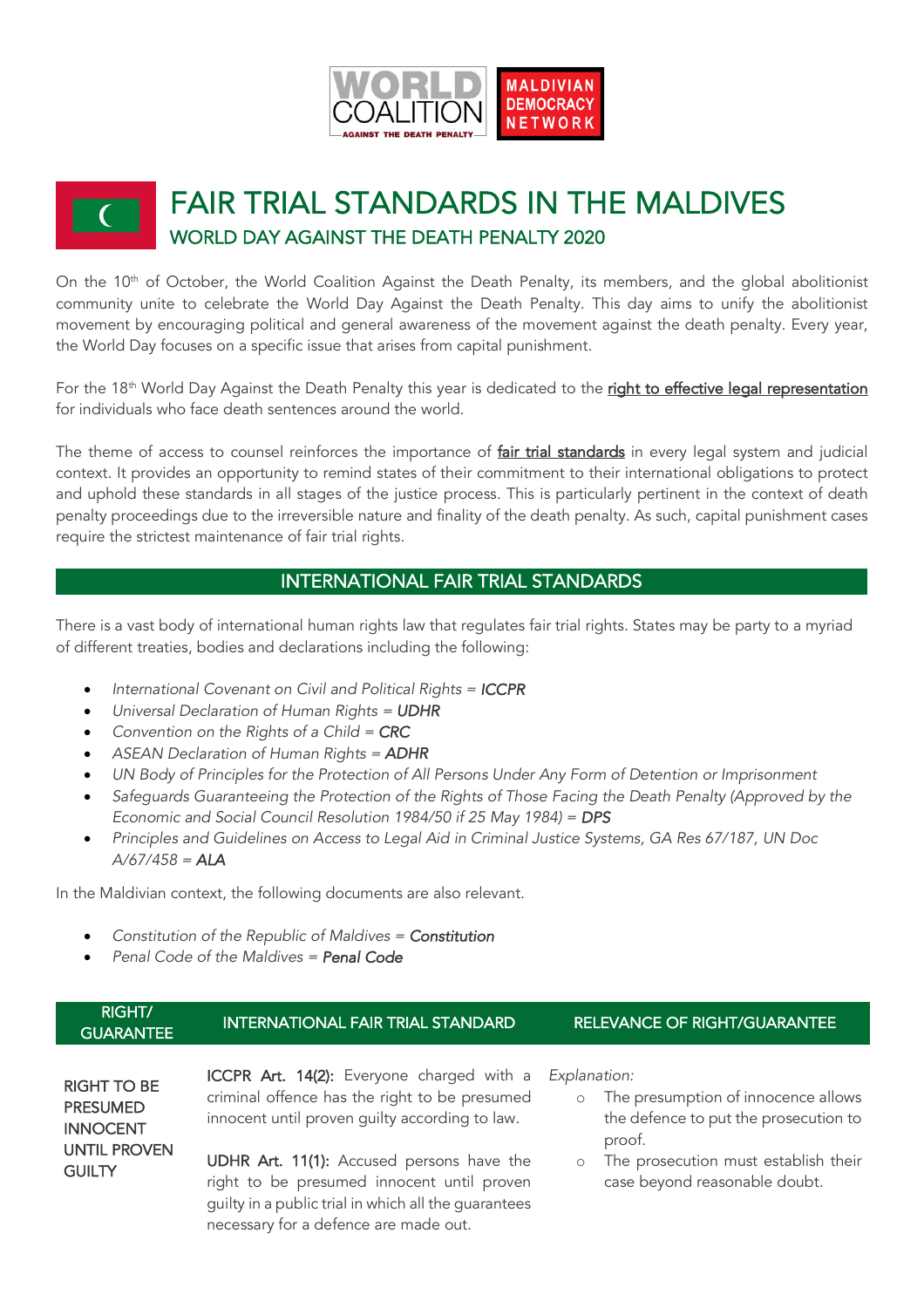ADHR Art. 20(1): Every person charged with a criminal offence shall be presumed innocent until proven guilty according to law in a fair and public trial, by a competent, independent and impartial tribunal, at which the accused is guaranteed the right to defence.

CRC Art. 40(2)(b)(i): A child accused of infringing penal law is presumed innocent until proven guilty.

## RIGHT TO BE INFORMED PROMPTLY AND IN DETAIL, IN A LANGUAGE WHICH THE ACCUSED UNDERSTANDS, OF THE NATURE AND CAUSE OF THE CHARGE AGAINST HIM OR HER

ICCPR Art. 14(3)(a): To be informed promptly and in detail in a language which he understands of the nature and cause of the charge against him.

CRC Art. 40(2)(b)(ii): Every child alleged must be informed promptly and directly of the charges against him or her, and have legal or other appropriate assistance in the preparation and presentation of his or her defence.

*Relevant provisions in Maldivian legislation:* 

- Constitution Art. 51(h)
- Penal Code s15(a)

*Explanation:* 

- o The availability and provision of information enables accurate consideration of fair trial issues.
- o Discovery requires the prosecution to provide evidence to the accused that will be used in presenting its case, as well as exculpatory evidence.

*Relevant provisions in Maldivian legislation:*

- Constitution Art. 48(a)
- Constitution Art. 51(a)

RIGHT TO HAVE ADEQUATE TIME AND FACILITY TO PREPARE A DEFENCE AND **COMMUNICATE** WITH COUNSEL OF THE ACCUSED'S OWN **CHOOSING** 

ICCPR Art. 14(3)(b): To have adequate time and facilities for the preparation a defence and to communicate with counsel of the accused's own choosing.

ADHR Art. 20(1): Every person charged with a criminal offence ... is guaranteed the right to a defense.

#### *Explanation:*

- o A lack of access to/communication with counsel severely limits the fair trial rights of accused persons.
- o It denies them accused persons a voice in legal proceedings and to present the circumstances of their case.

*Relevant provisions in Maldivian legislation:*

- Constitution Art. S51(e)
- Constitution Art. s53(a)

RIGHT TO CHOOSE LEGAL ASSISTANCE, AND IF UNABLE TO SELECT LEGAL ASSISTANCE, THE RIGHT TO STATE-PROVIDED **LEGAL ASSISTANCE** 

ICCPR Art. 14(3)(d): To defend oneself through legal assistance of one's own choosing; to be informed of the right to counsel and to have legal assistance assigned without payment where the accused does not have sufficient means of payment.

CRC Art. 40(2)(b)(ii): Every accused child is guaranteed to be informed promptly and directly of the charges against them and to have legal or other appropriate assistance in the preparation and presentation of a defence.

#### *Explanation:*

The provision of legal aid is quintessential to protecting marginalized and disadvantaged accused persons who cannot afford private representation.

The provision of a lawyer should be upheld during:

- o detention,
- o preliminary stages of proceedings,
- o at trial,
- o during appeal,
- o upon constitutional court review, and
- o throughout the clemency process.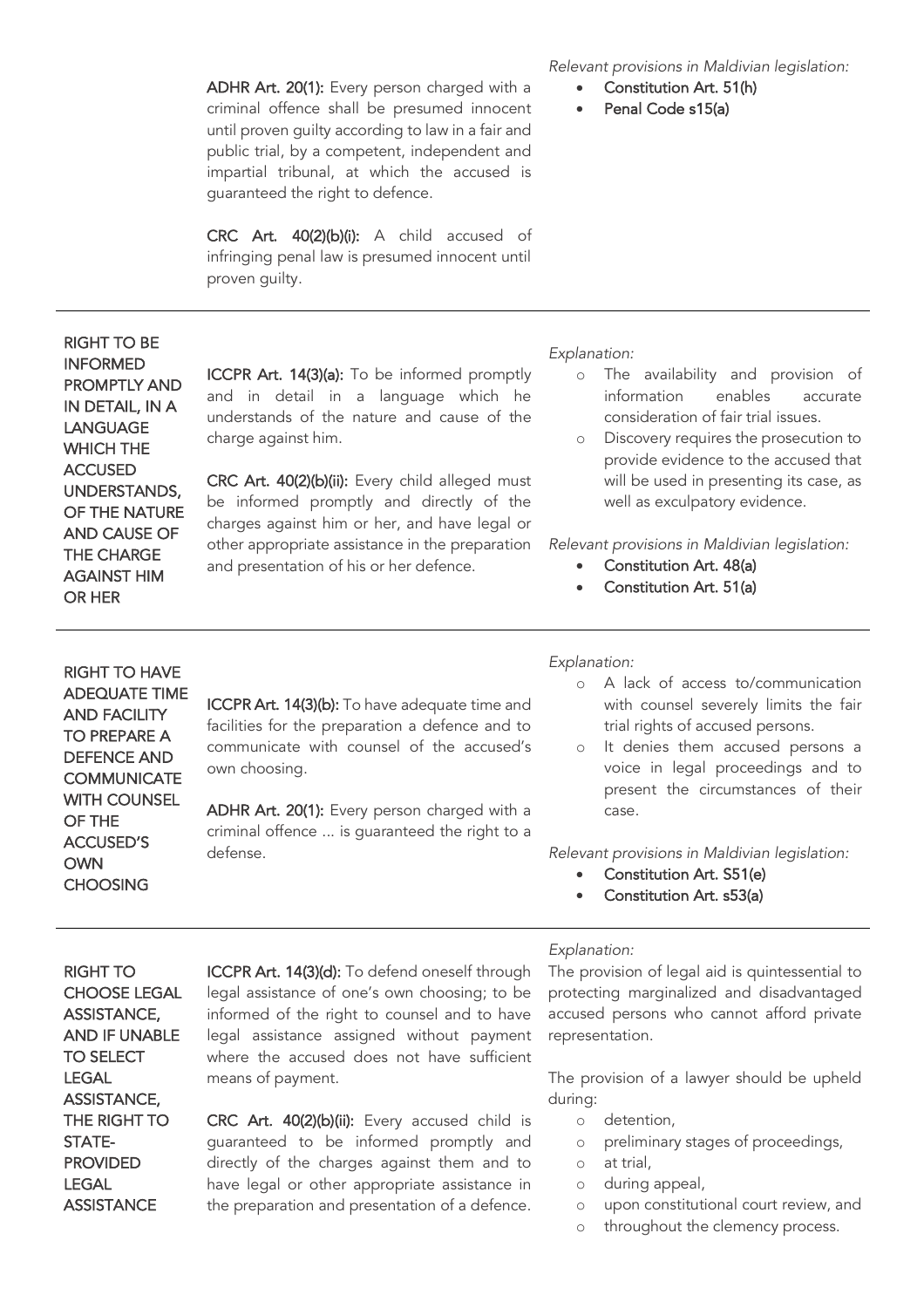ALA Principle 3: Legal aid should be available for persons suspected of or charged with a criminal offence.

DPS: Capital punishment may only be carried out after a legal process which gives all possible safeguards to ensure a fair trial including the right to adequate legal assistance at all stages of the proceedings.

*Relevant provisions in Maldivian legislation:*

Constitution Art. 51(f)

## ICCPR Art. 14(3)(c):

To be tried without undue delay

UDHR Art. 9: No one shall be subjected to arbitrary arrest, detention or exile.

CRC Art. 40(2)(iii): To have the matter determined without delay by a competent, independent and impartial authority or judicial body in a fair hearing according to law, in the presence of legal or other appropriate assistance and, unless it is considered not to be in the best interest of the child, in particular, taking into account his or her age or situation, his or her parents or legal guardians.

*Explanation:*

- o Length of time that constitutes delay is not defined by international standards.
- o Reasonable time is based on the complexity of the case, conduct of accused, severity of the penalties.
- o Delay can occur at several stages including pre-trial; trial; appeal process; and clemency.
- o Consequences of undue delay: significant stress on the accused, causing mental health issues and economic detriment.

*Relevant provisions in Maldivian legislation:*

• Constitution Art. 51(c)

ICCPR Art. 14(3)(f): To have the free assistance of an interpreter if the accused cannot understand or speak the language used in court.

## RIGHT TO HAVE AN INTERPRETER

RIGHT TO BE TRIED WITHOUT UNDUE DELAY

> CRC Art. 40(2)(vi): To have the free assistance of an interpreter if the child cannot understand or speak the language used.

*Explanation:*

o Particularly significant for those accused who belong to ethnic minorities or are foreign nationals.

*Relevant provisions in Maldivian legislation:*

• Constitution Art. 51(d)

*Explanation:*

- o This right is crucial to minimize the risk of convicting innocent people.
- o This right must not be abused by the prosecution to establish its case on a prima facie basis.
- o Silence should not immediately cause the jury to believe guilt.

*Relevant provisions in Maldivian legislation:*

• Constitution Art. 48(c)

PRIVILEGE AGAINST SELF-INCRIMINATION

ICCPR Art. 14(3)(g): Not to be compelled to testify against himself or to confess guilt.